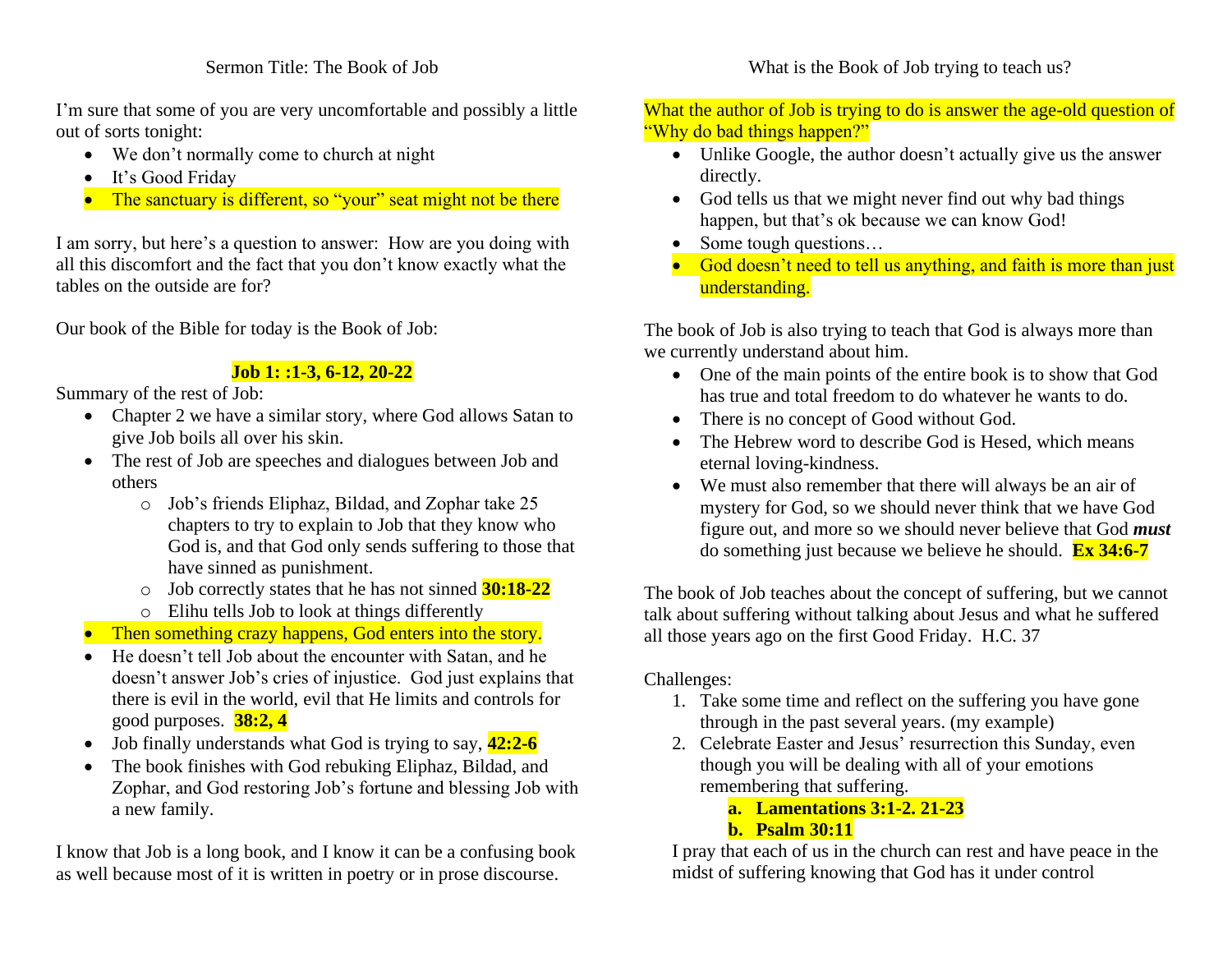#### Sermon Title: The Book of Job

I'm sure that some of you are very uncomfortable and possibly a little out of sorts tonight:

- We don't normally come to church at night
- It's Good Friday
- The sanctuary is different, so <u>equal that much in</u> might not be there

I am sorry, but here's a question to answer: How are you doing with all this discomfort and the fact that you don't know exactly what the tables on the outside are for?

Our book of the Bible for today is the Book of Job:

## **Job 1: :1-3, 6-12, 20-22**

Summary of the rest of Job:

- Chapter 2 we have a similar story, where God allows Satan to give Job boils all over his skin.
- The rest of Job are speeches and dialogues between Job and others
	- o Job's friends Eliphaz, Bildad, and Zophar take 25 chapters to try to explain to Job that they know who God is, and that God only sends suffering to those that have sinned as punishment.
	- o Job correctly states that he has not sinned **30:18-22**
	- o Elihu tells Job to look at things differently
- Then something crazy happens, enters into the story.
- He doesn't tell Job about the encounter with Satan, and he doesn't answer Job's cries of injustice. God just explains that there is evil in the world, evil that He limits and controls for good purposes. **38:2, 4**
- Job finally understands what God is trying to say, **42:2-6**
- The book finishes with God rebuking Eliphaz, Bildad, and Zophar, and God restoring Job's fortune and blessing Job with a new family.

I know that Job is a long book, and I know it can be a confusing book as well because most of it is written in poetry or in prose discourse.

What is the Book of Job trying to teach us?

What the author of Job is trying to do is answer the age-old question of "Why do \_\_\_\_\_ \_\_\_\_\_\_\_\_\_\_\_happen?"

- Unlike Google, the author doesn't actually give us the answer directly.
- God tells us that we might never find out why bad things happen, but that's ok because we can know God!
- Some tough questions...

\_\_\_\_\_\_\_\_\_\_\_\_\_\_\_\_\_\_\_\_\_\_\_.

• God doesn't need to tell us anything, and faith is more than just

The book of Job is also trying to teach that God is always more than we currently understand about him.

- One of the main points of the entire book is to show that God has true and total freedom to do whatever he wants to do.
- There is no concept of Good without God.
- The Hebrew word to describe God is Hesed, which means eternal loving-kindness.
- We must also remember that there will always be an air of mystery for God, so we should never think that we have God figure out, and more so we should never believe that God *must* do something just because we believe he should. **Ex 34:6-7**

The book of Job teaches about the concept of suffering, but we cannot talk about suffering without talking about Jesus and what he suffered all those years ago on the first Good Friday. H.C. 37

# Challenges:

- 3. Take some time and reflect on the suffering you have gone through in the past several years. (my example)
- 4. Celebrate Easter and Jesus' resurrection this Sunday, even though you will be dealing with all of your emotions remembering that suffering.
	- **a. Lamentations 3:1-2, 22-23**
	- **b. Psalm 30:11**

I pray that each of us in the church can rest and have peace in the midst of suffering knowing that God has it under control